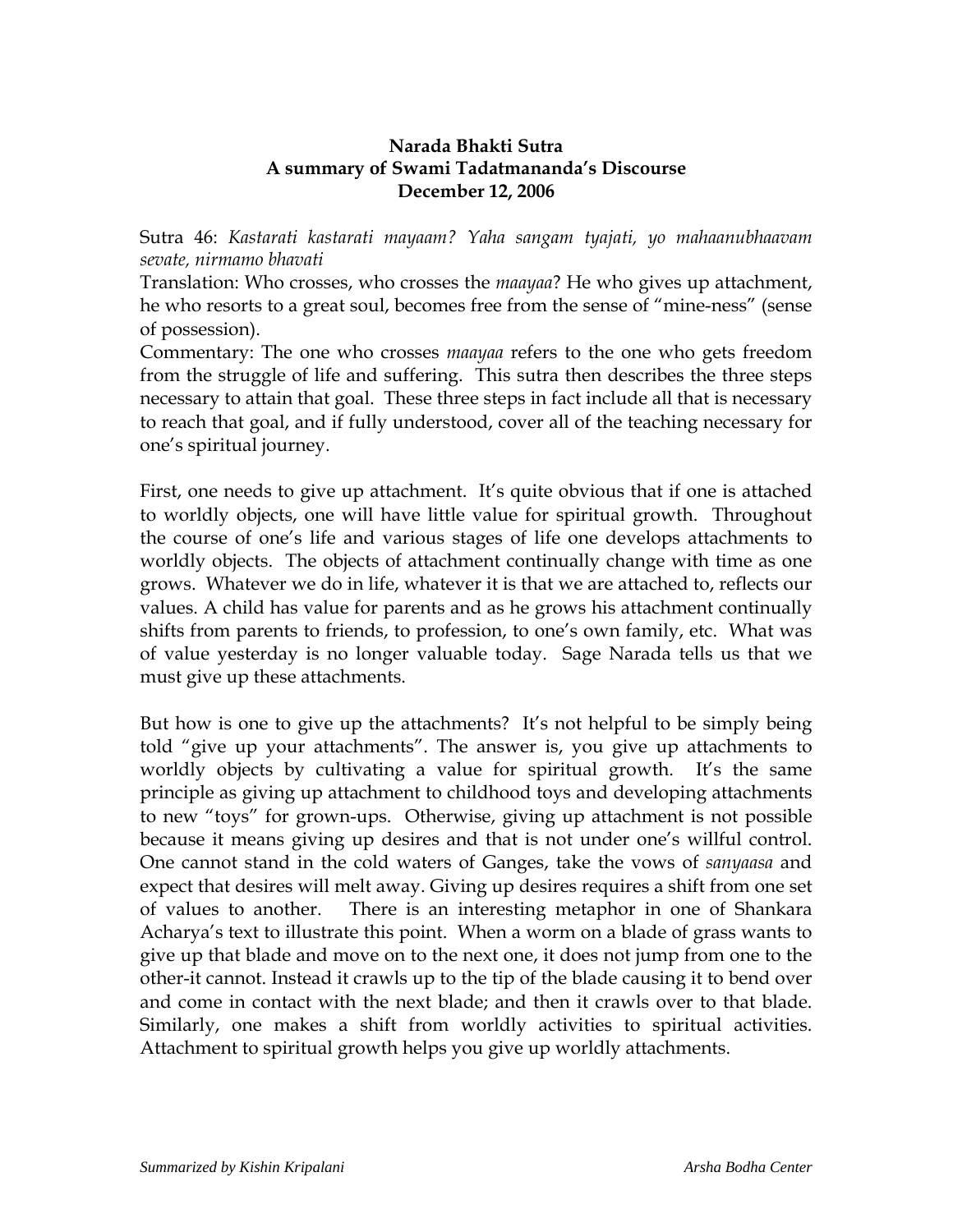The second step as described in the sutra is to resort to a great person, a person of wisdom. It means to get help from a guru who can guide you. If one asks, "Is it possible to become enlightened on my own?" The answer is perhaps yes. But one needs to be practical and not be maniacal about toughing it out on one's own. If a car mechanic can fix your car's problem, let him do it. Sure, you can fix it yourself if you teach yourself enough auto mechanics, but is that really necessary? Learning from one's own mistakes is all right, but we can learn from others' mistakes as well. After all one who makes the most mistakes is not the one who is the most learned!

The third step in the sutra, *nirmama*, is gaining freedom from the sense of possession. You possess an awful lot of things in your life that fill you with a sense of "my-ness"-my car, my house, my family, etc, etc. To gain that *nirmama*, even if you give up all such possessions you still will be left with "my-ness". Because, you are still left with "my body", "my mind", "my intellect". Every thing you possess is a source of pleasure, and at the same time, a source of suffering. A nice house is normally a pleasure, but a pain when the gas furnace breaks down one day in winter. Same goes for your body and mind. You cannot divest yourself of all the possessions. The only way to do is to destroy that sense of "I"! And that is what distinguishes an enlightened person; sure, he will say outwardly, my car, my family, etc. but he has given up the sense of I called *ahamkara* in Sanskrit, meaning literally "I-maker". That "I" is "false I"; it is the one that is the doer, exercises free will, and creates a sense of individuality.

The "real I" is *sat*-*chit*-*ananda atma*. The one that is uncreated, limitless, and that by which all mental events (thoughts, perceptions, emotions) are known. But, normally we identify ourselves with the "false I"; the "false I" that gives the illusion of I am the body, I am the mind and I am the doer. Body, mind and the sense of doership all belong to you just as a car belongs to you. The "false I" is due to the power of *maayaa*, which covers up the knowledge of our true nature and superimposes false identity on what we are not.

It is interesting to see how this sutra covers the whole spiritual journey in three steps:

- 1. *Sanga*m tyajati Free yourself from attachment to worldly objects by developing a value for spiritual growth.
- 2. *Mahaanubhaavam sevate*: Seek guidance from a spiritual teacher.
- 3. *Nirmamo bhavati*: Destroy the sense of "my-ness", i.e., "false I"

Thus, the first step is to start the journey; second, the journey itself and the third, reaching the goal by destroying the "false I". The last step i.e., destroying the *ahamkara* (ego), is the true surrender that was mentioned earlier in the text to reach the goal of *para*-*bhakti*.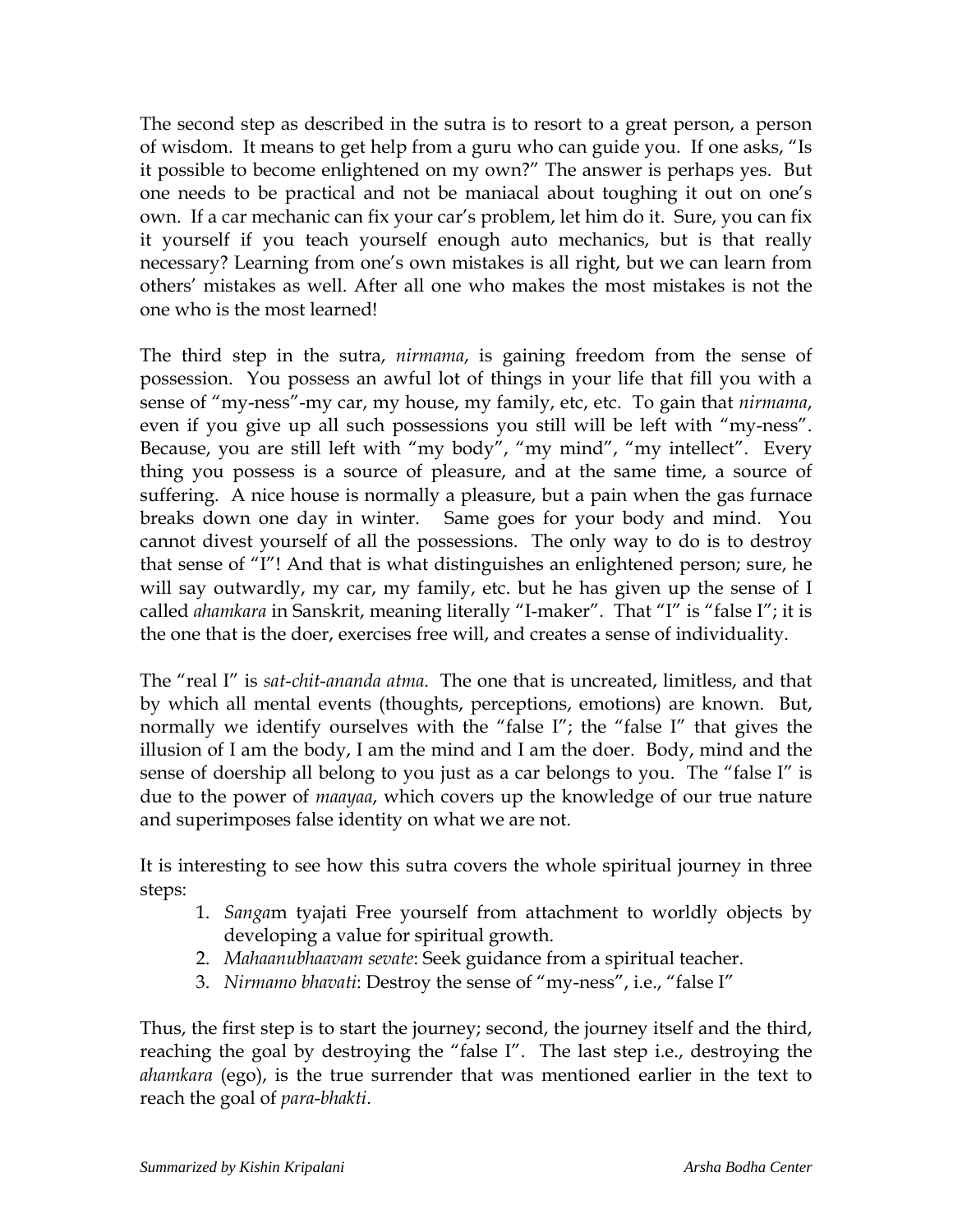It is worth comparing the corresponding goals of bhakti, *advaita* Vedanta and yoga *darshana* of sage Patanjali and to realize that all three pursuits lead to the same goal.

| Pursuit         | Sadhana                                             | Sadhya                              |
|-----------------|-----------------------------------------------------|-------------------------------------|
| Advaita Vedanta | <i>Jnana</i> (knowledge)                            | Ahamkara naasha<br>(Get rid of ego) |
| Yoga Darshana   | Meditation to<br>attain Samadhi<br>(para-vairaagya) | Kaivalya                            |
| <b>Bhakti</b>   | Anuraaga (love)                                     | Para bhakti                         |

According to Vedanta, the problem is ignorance, which causes suffering. Ignorance is non-recognition of the true self, which is limitless, lacks nothing and is utterly free from suffering. Therefore, if the problem is ignorance, the only solution is knowledge. It's not that vedantic knowledge (*brahma vidya*) allows you to gain anything; it lets you get rid of ignorance. You already are what you want to become; there is nothing to be gained as such.

Attaining the state of *para*-*vairaagya* through the pursuit of yoga is attaining that level of *samadhi* where you not only have dispassion to your body and mind but also the dispassion for the "false I" that was explained above. Here the goal is *kaivalya*, which means the condition of being "only"; there is only the true you and nothing else. True you is *sat*-*chit*-*ananda atma*.

In *bhakti*, love is the *sadhana* (means) to attain the goal of *para*-*bhakti*. Psychologically speaking, love between two people is when the boundaries of their individual egos become fuzzy; they feel merged in each other. When the same sense of merging of the ego happens in relation to God through *bhakti*, you feel intimately related to the God of the cosmos. When this love is cultivated over time, the boundaries between you and God get more and more fuzzy until finally they are not distinguishable and you are utterly non-separate from God. At that stage there can be no "false I"! And that is what defines the surrender that leads to *para*-*bhakti*. "False I" makes you feel separate and surrender of that "I" reveals what is already there, i.e., utter non-separation! *Bhakti marga* is a narrow path. To the extent the "false I" is absent from that path to that extent *Bhagavan* is there!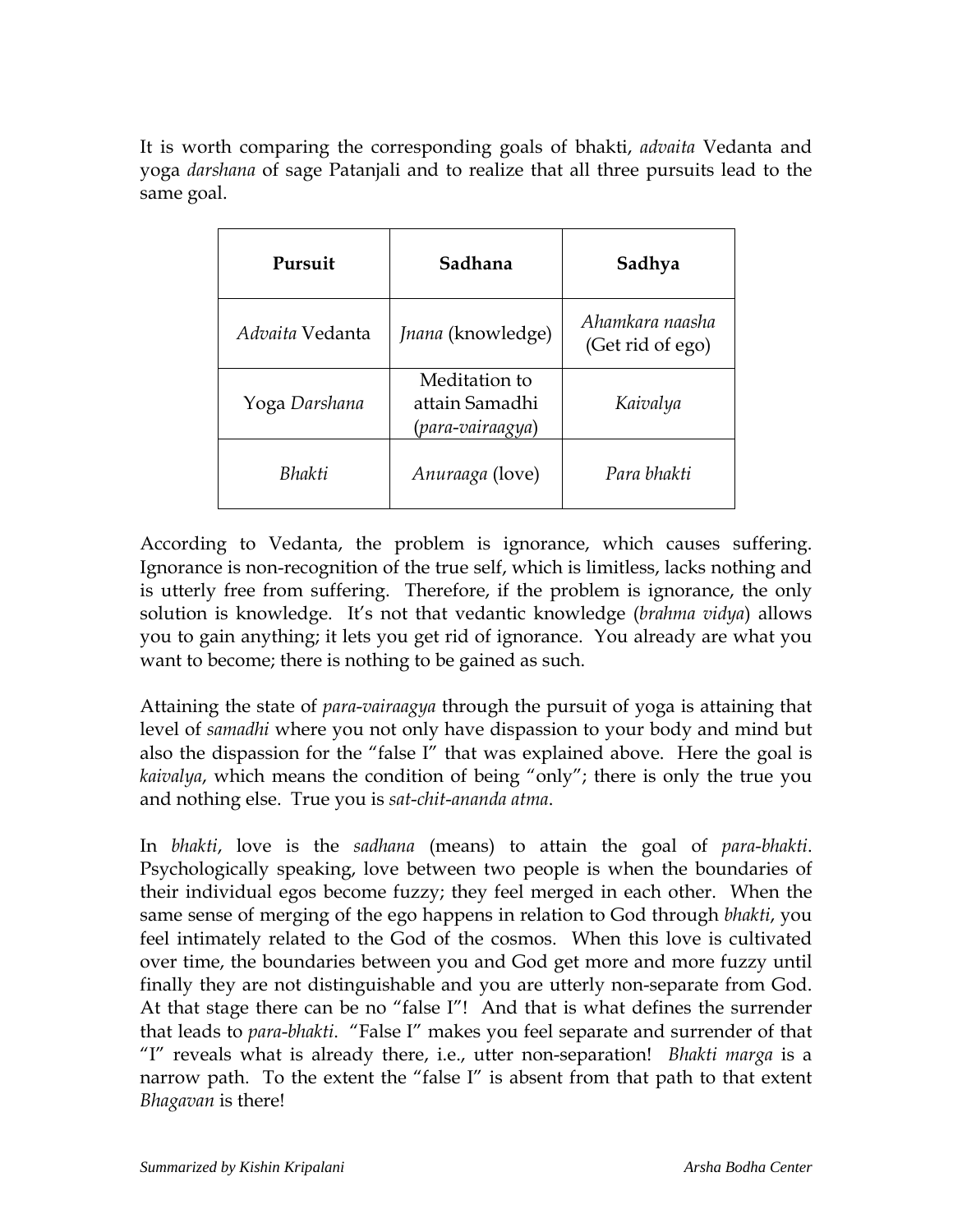It is clear that the final stage one reaches through these three sadhanas is the same. All of them talk about destroying "false I", referred to as *ahamkara naasha* in Vedanta, *kaivalya* in yoga *darshana*, and *prapatti* (surrender) in *bhakti*.

The next couple of sutras are self-commentary on sutra 46.

Sutra 47: *Yo vivikta-sthaanam sevate, yo lokabandham unmulayati nistraigunyo bhavati, yogakshemam tyajati*

Translation: One who resorts to a lonely and a quiet place, roots out his attachment and gains freedom from the three *gunas*, and gives up acquiring and preserving.

Commentary: This and the next two sutras enumerate the prerequisites of an aspirant of spiritual growth.

- An aspirant is one who seeks a quiet place all by himself for contemplation. A quiet place does not have to be a cave in the Himalayan Mountains; it can be a *puja* room at home or a temple hall. Quietude is a state of mind.
- Next, the aspirant must root out his attachment to worldly activities. Rooting out the attachment is like pulling the weeds out by their roots to stop them from growing back. Attachments can be similarly rooted out only by getting rid of the root cause, that "false I".
- Another prerequisite is freedom from the three qualities of body and mind, namely. *tamas*, *rajas* and *sattva*. And that freedom comes with the recognition that I am not the body and the mind.
- The aspirant needs to give up collecting and preserving worldly objects.

Sutra 48: *Yaha karmaphalam tyajati, karmaani sannyasyati, tato nirdvindvo bhavati*  Translation: One who gives up fruits of actions, one who renounces actions and thereby becomes free from pairs.

Commentary: Continuing with the qualities of an aspirant, they are:

- One who gives up karma *phala* (fruits of actions) that result form desire prompted actions.
- One who gives up the vedic rituals meant for attaining worldly goals.

The infinite goal of spiritual growth (*moksha*) cannot be attained through finite number of *karma* and their *phala*. But we can do finite karma to remove the finite ignorance, which will enable us to see the true self that we already are.

Having done so, you thereby become free from *dvandva* (pair) of likes and dislikes.